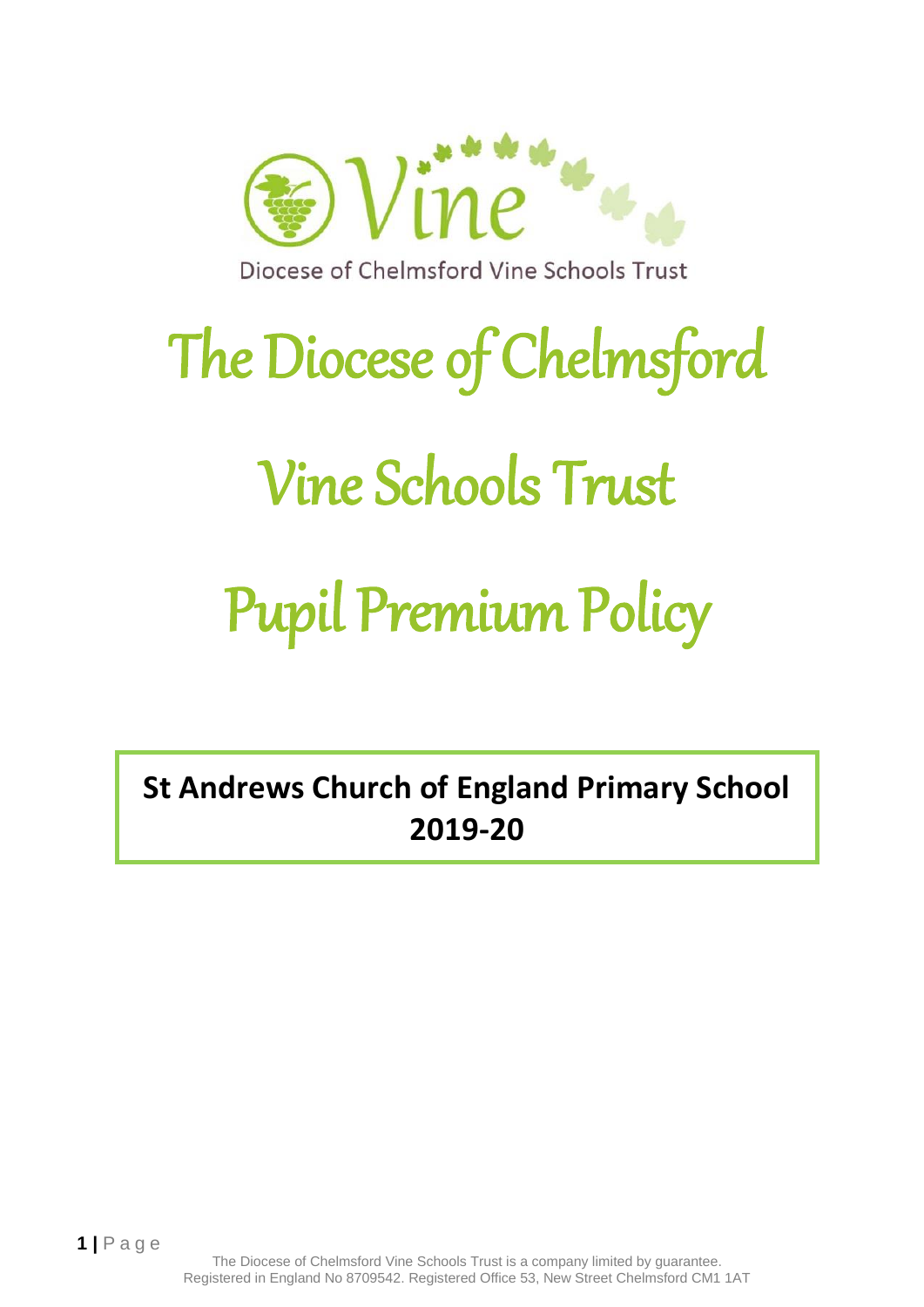#### **CONTENTS**

#### **PAGE NO:**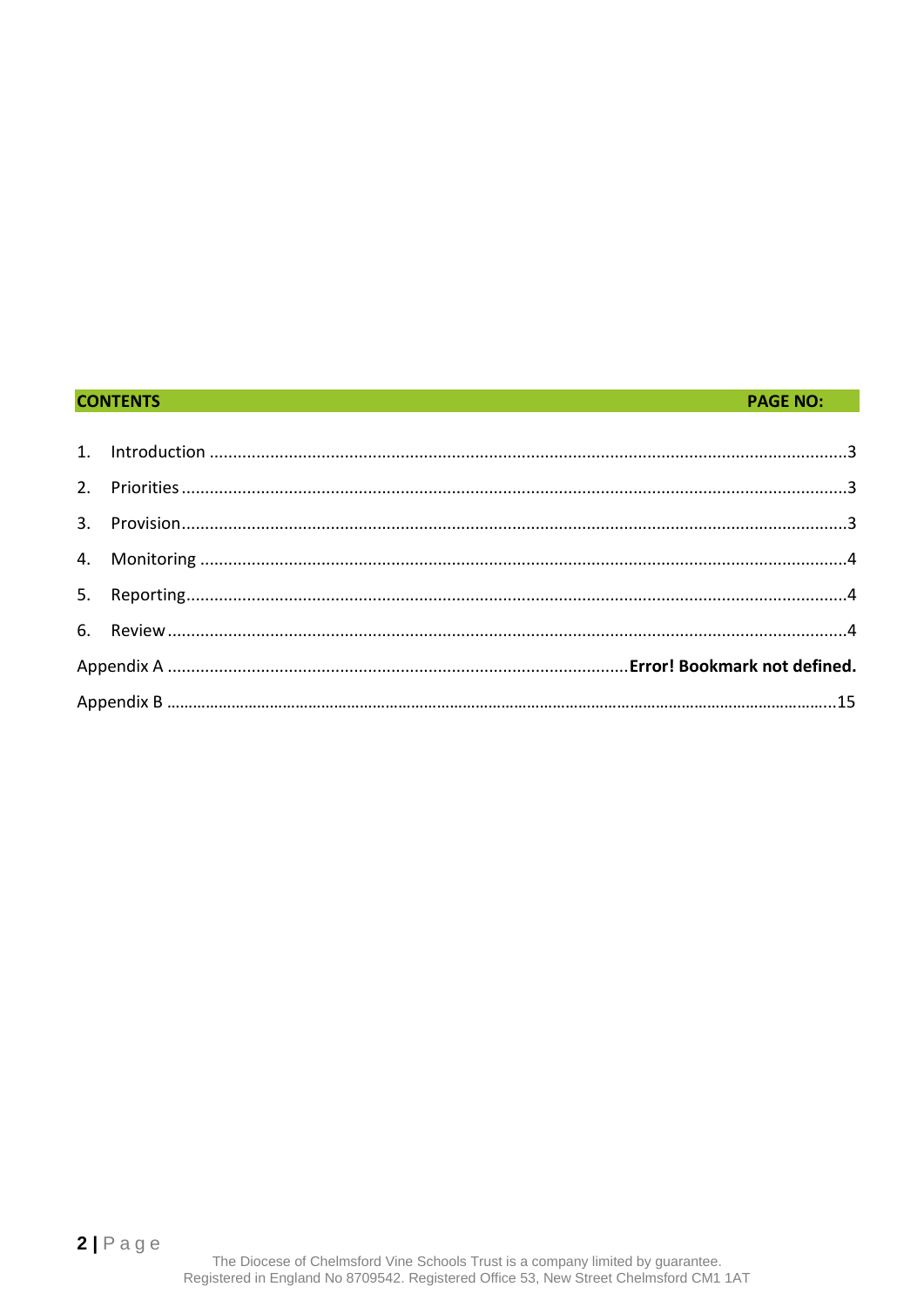#### <span id="page-2-0"></span>**1. Introduction**

- 1.1 The Pupil Premium is an allocation of additional funding provided to schools to support specific groups of children who are vulnerable to underachievement. These include pupils who are entitled to free school meals, those looked after by the local authority, adopted and children of armed service personnel.
- 1.2 The intended effect of this funding is to accelerate progress and raise attainment of these groups.
- 1.3 The Vine policy aims for individual academies to:-
	- 1.3.1 Identify the funding received through the Pupil Premium in the development and budget plan.
	- 1.3.2 Inform the Trust Board by reporting to the Local Governing Body through termly reports of the Pupil Premium allocation, the proposed plans for and the impact of spending.
	- 1.3.3 Publish information on the Pupil Premium allocation and spending on the academy website. (see Appendix A)
	- 1.3.4 Ensure that where there are pupils eligible for Pupil Premium who are not falling behind their peers, curriculum enrichment activities are used to raise aspirations beyond age related expectations. (These pupils must be clearly identified on the academy's tracking system so that evidence of their performance is clear).
	- 1.3.5 Closely analyse performance data in order to identify gaps in attainment and to determine the focus areas for additional support to all pupils, including those entitled to benefit from the Pupil Premium.
	- 1.3.6 Evaluate and monitor Pupil Premium spending to measure impact and spend it in ways shown to be most effective (with reference to the Sutton Trust-EEF Teaching and Learning Toolkit which summarises the evidence for different approaches to raising attainment).

#### <span id="page-2-1"></span>**2. Priorities**

- 2.1 The key priority is to maximise achievement for Pupil Premium children by:-
	- 2.1.1 improving attainment
	- 2.1.2 diminishing differences
	- 2.1.3 accelerating progress
	- 2.1.4 improving attendance
	- 2.1.5 developing learning skills and personal qualities
	- 2.1.6 extending opportunities
	- 2.1.7 improving engagement with families

#### <span id="page-2-2"></span>**3. Provision**

- 3.1 This will be achieved through:-
	- 3.1.1 Early intervention identifying children vulnerable to underachievement on entry to the academy.
	- 3.1.2 A whole school ethos of "Everyone is Accountable".
	- 3.1.3 "Quality First" teaching.
	- 3.1.4 1:1 tuition in Reading, Writing and Mathematics.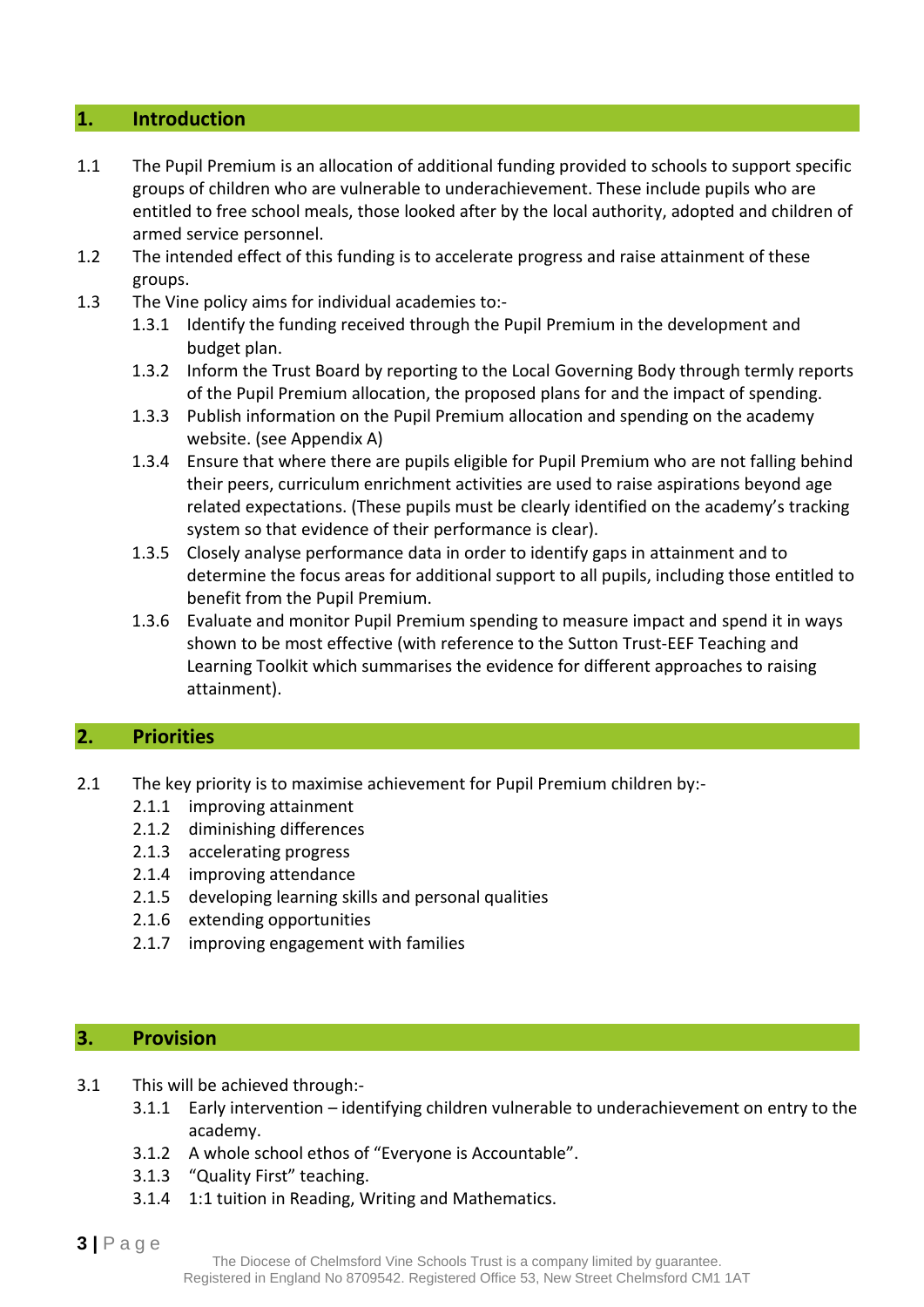- 3.1.5 Small group interventions/catch-up
- 3.1.6 1:1 daily reading
- 3.1.7 1:1 learning interviews
- 3.1.8 Family Learning Projects inc Art Therapy
- 3.1.9 Providing experiences to broaden horizons and raise aspirations and cultural capital
- 3.1.10 Regular training for specific staff, based on a pupil needs audit
- 3.1.11 A curriculum, under constant review which is designed to offer maximum flexibility to meet the needs of individuals
- 3.1.12 Structured Conversations with pupils and parents to identify barriers
- 3.1.13 Assertive Mentoring in maths, spelling and grammar to identify opportunities for peer tuition
- 3.2 The Trust Board and LGB Finance Committee have a monitoring oversight of the use of Pupil Premium funding and the provision it supports.

#### <span id="page-3-0"></span>**4. Monitoring**

- 4.1 Once decided, additional provision is monitored closely by the individual academy. Adaptations are then to be made as necessary. The overall effectiveness and impact must be evaluated regularly through scrutiny of data and books by the SLT and pupil progress meetings held with the class teachers, reviewing impact of interventions and overall teaching.
- 4.2 In evaluating effectiveness, a range of evidence can be used including:
	- 4.2.1 External Pupil Premium Review.
	- 4.2.2 Attainment and progress outcomes.
	- 4.2.3 Individual Case Studies of pupil premium children.
	- 4.2.4 Work samples of pupil premium children's progress over time.
	- 4.2.5 Evaluation of specific projects.

#### <span id="page-3-1"></span>**5. Reporting**

- 5.1 The Head of school will produce regular reports/ action plans for the Local Governing Body. These will include:
	- 5.1.1 The progress made toward maximising achievement for children eligible for Pupil Premium.
	- 5.1.2 An outline of the provision and the impact of this provision on maximising achievement.
	- 5.1.3 Financial details of how pupil premium is/was spent and an evaluation of the cost effectiveness, in terms of the progress made by the pupils receiving a particular provision, when compared to other forms of support.
- 5.2 The Local Governing Body will ensure that there is an annual statement (Appendix A) to parents on how the Pupil Premium funding has been used. This task will be carried out within the requirements published by the Department for Education and published on the academy website.

#### <span id="page-3-2"></span>**6. Review**

- 6.1 There will be a review of this policy by the Trust Board every three years.
- 6.2 Next review Summer 2019.

**4 |** P a g e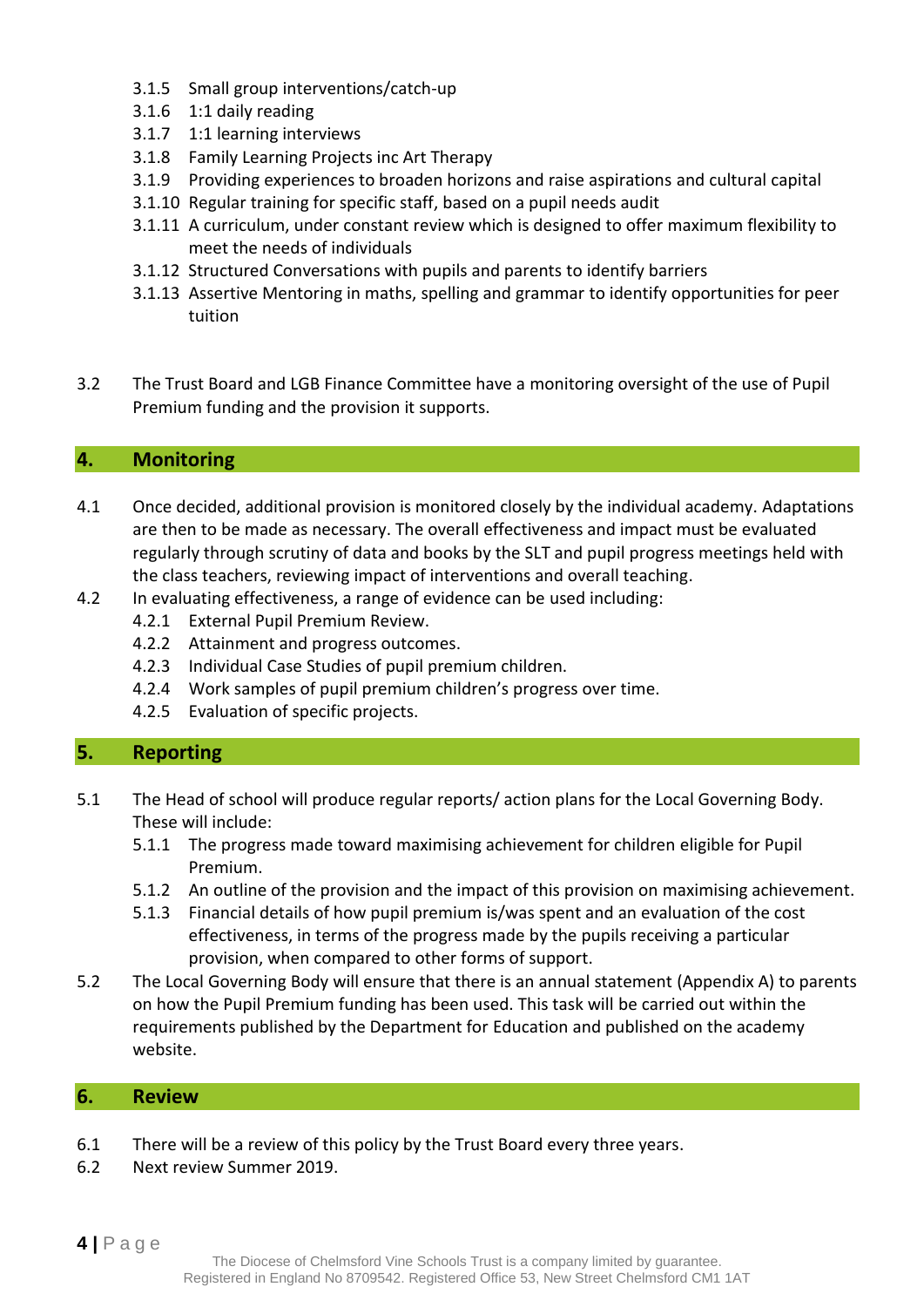#### **Appendix A**

#### St Andrew's Church of England Primary School

| <b>Number of Pupils and Pupil Premium Grant Received</b> |                |  |  |
|----------------------------------------------------------|----------------|--|--|
| Academic Year                                            | 2019-20        |  |  |
| Number of pupils on roll (October 2019 census)           | 195            |  |  |
| Number of pupils eligible for pupil premium funding      | 38             |  |  |
| Amount of Pupil Premium Grant received in 2018/19        | £39,600        |  |  |
| Amount of Pupil Premium Grant brought forwards           | £13,269        |  |  |
| Total amount of Pupil Premium Grant available 2019/20    | £42,240        |  |  |
| Date of most recent internal PP review                   | September 2019 |  |  |
| Date of next internal review of this strategy            |                |  |  |

#### **Summary of the main barriers faced by eligible pupils:**

There are a small number of PPG children across the school at St Andrews. While there are some common factors across each of these children, there is not a clear barrier which would impact on all children. Below are the main barriers identified by families and teachers of children with PPG this academic year

- A. **Enrichment and Engagement:** Children are less likely to access as many enrichment and engagement opportunities as their peers. This limits some of their experiences. Many do not have many experiences outside of their immediate local area and have very little experiences of other cultures. In addition, many do not have access to engaging and exciting reading materials at home meaning many do not read for enjoyment.
- B. **Attendance** attendance of PPG children is lower than national average **2018/19 (90.8%)**, this lost learning time negatively impacts their attainment and progress.
- C. **Social, emotional and wellbeing:** Due to lower attendance and external circumstances, some children develop social and emotional problems due to decreased resilience.
- D. **Gaps in prior learning**: Pupils have gaps in prior learning which impacts their ability to reach their full potential and make at least expected progress.

#### **Outcomes**

Diminish the difference in attainment and progress for pupils in receipt of PPG and pupils who do not receive the grant in reading, writing and maths.

|    | Desired outcomes and how they will be measured                                                                                                                      | <b>Success Criteria</b>                                                                                                                                                                          |
|----|---------------------------------------------------------------------------------------------------------------------------------------------------------------------|--------------------------------------------------------------------------------------------------------------------------------------------------------------------------------------------------|
|    | 100% of Yr6 PPG children to make at least expected<br>progress against their starting baselines by July 2019 in                                                     | SATs results will show 100% of PPG children have<br>made expected progress against their KS1 baselines                                                                                           |
|    | KS2 SATS, with some making accelerated progress.                                                                                                                    | (progress measure for Reading, Writing and Maths to<br>be 0+). Long term: tracked each year at data drop<br>points throughout the year (Yr3,4,5).                                                |
| 2. | 100% of Yr2 PPG children to make at least expected<br>progress against their starting baselines by July 2019 in<br>KS1 SATS, with some making accelerated progress. | SATs results will show 100% of PPG children have<br>made expected progress against their EYFS baselines.<br>Long term: tracked each year at data drop points<br>throughout the year (EYFS, Yr1). |
| 3. | 100% of Year 1 PPG children will reach expected standards<br>in phonics screening.                                                                                  | Year 1 phonics screening will show PPG children have<br>reached expected standards.                                                                                                              |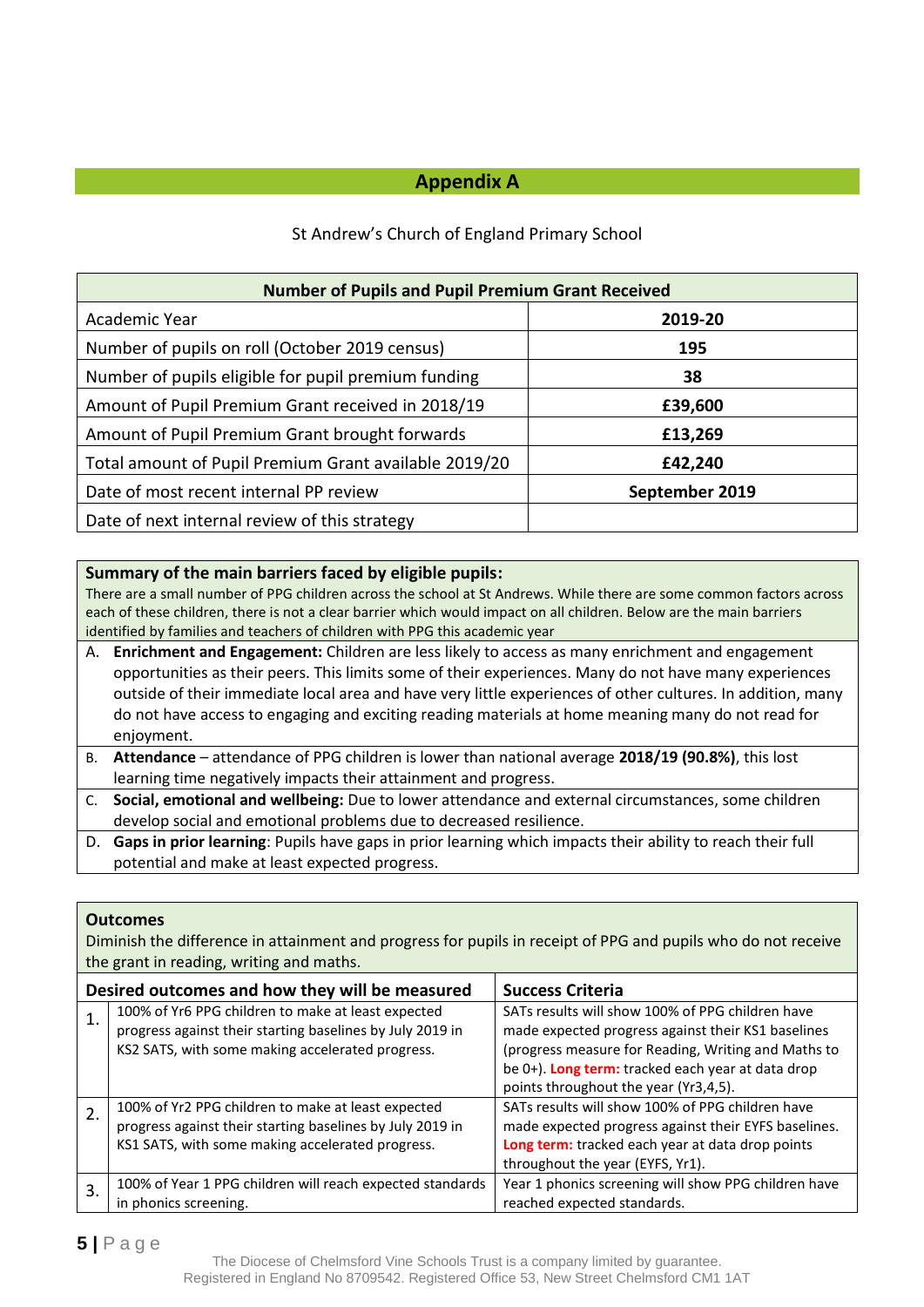| Attendance of PPG children will be at 96% or above.                                                                       | Attendance figures will show that PPG children have<br>reached at least the attendance target of 96%+.                                       |
|---------------------------------------------------------------------------------------------------------------------------|----------------------------------------------------------------------------------------------------------------------------------------------|
| PPG children will attend extra-curricular clubs and<br>activities, therefore broadening experiences and<br>opportunities. | Attendance records of clubs and wider activities will<br>demonstrate that PPG children have taken part in a<br>wider range of opportunities. |

| Review of Expenditure                                                              |                                      |                                                                                                                                                                                 |                                                                                                                                                                                                                       |      |  |
|------------------------------------------------------------------------------------|--------------------------------------|---------------------------------------------------------------------------------------------------------------------------------------------------------------------------------|-----------------------------------------------------------------------------------------------------------------------------------------------------------------------------------------------------------------------|------|--|
| Academic Year                                                                      |                                      | 2018-19                                                                                                                                                                         |                                                                                                                                                                                                                       |      |  |
| <b>Quality of Teaching for All</b>                                                 |                                      |                                                                                                                                                                                 |                                                                                                                                                                                                                       |      |  |
| Action                                                                             | Intended<br>Outcome                  | <b>Estimated impact:</b><br>Did you meet the success criteria? (Include impact on<br>pupils not eligible for PP, if appropriate)                                                | Lessons Learned<br>(will this approach be continued)                                                                                                                                                                  | Cost |  |
| Targeted interventions                                                             | Age expected<br>outcomes             | Each teacher will identify gaps<br>through academic work,<br>assertive mentoring, day to day<br>assessment. Hof S will monitor<br>and review through pupil<br>progress reviews. | Continued:<br>Each teacher will identify gaps<br>through academic work and day to<br>day assessment. This will be<br>monitored and reviewed through<br>pupil progress reviews.                                        |      |  |
| 1 to 1 tuition for pupils<br>in Y2, Y5 and Y6                                      | Age related<br>outcomes              | Appoint effective one to one<br>provision.<br>Baseline and measure impact.<br>Delivery to focus on pre-<br>teaching / classwork review.<br>Use same book as classwork.          | Continued:<br>Each teacher will identify gaps<br>through academic work and day to<br>day assessment. This will be<br>monitored and reviewed through<br>pupil progress reviews.                                        |      |  |
| <b>Small Group Tuition Y6</b>                                                      | Age related<br>outcomes              | Maths and writing results show<br>an improvement on 2017/18<br>however reading requires a<br>renewed focus as there has<br>been a decrease in attainment<br>at the end of KS2.  | Continued:<br>Each teacher will identify gaps<br>through academic work and day to<br>day assessment. This will be<br>monitored and reviewed through<br>pupil progress reviews.                                        |      |  |
| <b>Cross-school Extension</b><br>Groups (E & M)                                    | Greater Depth<br>Outcomes            | End of KS2 data:<br>14.3% GDS in Writing and<br>Maths for PPG. 0% Reading.                                                                                                      | Continue to use extension groups<br>however have a greater focus on<br>reading skills (this is the same for PP<br>and non-PP children across the<br>school - % achieving ARE and GDS<br>has decreased since 2017/18). |      |  |
| <b>Targeted Support</b>                                                            |                                      |                                                                                                                                                                                 |                                                                                                                                                                                                                       |      |  |
| Action                                                                             | Intended<br>Outcome                  | <b>Estimated impact:</b><br>Did you meet the success criteria? (Include impact on<br>pupils not eligible for PP, if appropriate)                                                | Lessons Learned<br>(will this approach be continued)                                                                                                                                                                  | Cost |  |
| RELATE/Thera-play-<br>MTEP referral (if<br>required)                               | Emotionally<br>ready for<br>learning |                                                                                                                                                                                 |                                                                                                                                                                                                                       |      |  |
| One to one sessions in<br>maths and English to<br>pre learn ready for<br>new topic | Pre-learn/over<br>learn              | Maths and writing results show<br>an improvement on 2017/18<br>however reading requires a<br>renewed focus as there has                                                         | Each teacher will identify gaps<br>through academic work and day to<br>day assessment. Those children<br>requiring pre-teaching and                                                                                   |      |  |
| Local authority<br>approach to maths                                               | Targeted maths<br>provision          | been a decrease in attainment<br>at the end of KS2.                                                                                                                             | intervention will be identified<br>rapidly. This will be monitored and<br>reviewed through pupil progress<br>reviews.                                                                                                 |      |  |

| <b>Other Approaches</b> |             |                                                                                                      |                                    |      |
|-------------------------|-------------|------------------------------------------------------------------------------------------------------|------------------------------------|------|
| Action                  | Intended    | Estimated impact:                                                                                    | Lessons Learned                    | Cost |
|                         | Outcome     | Did you meet the success criteria? (Include impact on<br>pupils not eligible for PP, if appropriate) | (will this approach be continued)  |      |
| Daily Breakfast club    | Age related | Children who attended                                                                                | Continue with provision next year. |      |
| providing breakfast     | outcomes    | breakfast club received a                                                                            |                                    |      |
| and morning childcare   |             | nutritious meal to start their                                                                       |                                    |      |

**6 |** P a g e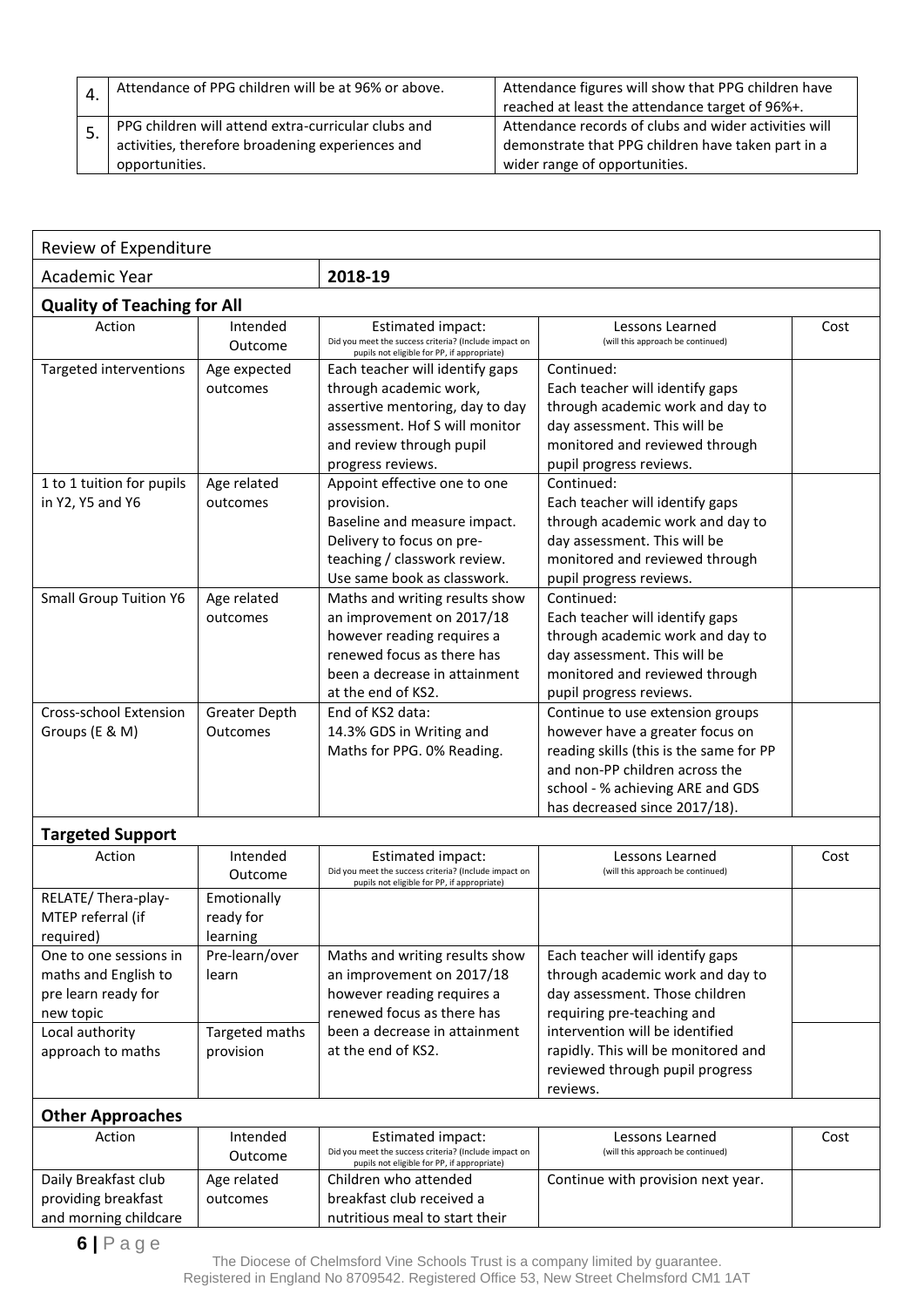|                                                                                                      |                                                                                 | day. This enabled greater focus.                                                                                                                            |                                                                                                                                                                                                                                                                                                                                                                          |  |
|------------------------------------------------------------------------------------------------------|---------------------------------------------------------------------------------|-------------------------------------------------------------------------------------------------------------------------------------------------------------|--------------------------------------------------------------------------------------------------------------------------------------------------------------------------------------------------------------------------------------------------------------------------------------------------------------------------------------------------------------------------|--|
| Subsidised curriculum<br>activities, educational<br>visits and school<br>journey                     | Improved<br>resilience and<br>exposure to a<br>wider range of<br>opportunities. | All PP children attended the Yr6<br>residential (Oct 19).                                                                                                   | Continue with this next year.                                                                                                                                                                                                                                                                                                                                            |  |
| <b>Extension curriculum</b><br>activity experience to<br>widen horizons                              | Improved<br>resilience                                                          | All PPG children accessed the<br>Yr6 residential trip to<br>Kingswood 2019/20.                                                                              | Continue with this next year.                                                                                                                                                                                                                                                                                                                                            |  |
| <b>BIG maths</b>                                                                                     | Age related<br>outcomes                                                         | Some staff have used Big Maths<br>and all children have access.<br>SOME have used it outside of<br>school but it has not reached its<br>full potential yet. | Continue to use Big Maths, but<br>develop further by ensuring that<br>staff have appropriate training to use<br>it to its full potential (for example for<br>its online platform that can be used<br>at home).                                                                                                                                                           |  |
| LSA intervention for<br>one to one reading<br>from Read Write Ink<br>(inc Fresh start)<br>Talk boost | Age related<br>outcomes                                                         | Read write Inc materials have<br>been purchased and are<br>organised.                                                                                       | Materials have not been used to<br>their full potential yet. AHT has met<br>with representative from OUP to<br>discuss implementation of the<br>resources to their full potential. This<br>will be developed throughout this<br>academic year (2019/20). Additional<br>resources are to be purchased to<br>support Early Reading and further<br>phonics support at home. |  |
| Resources: Read, Write<br>Inc Resources and<br>Training                                              | Age related<br>outcomes                                                         | Read write Inc materials have<br>been purchased and are<br>organised.                                                                                       | Materials have not been used to<br>their full potential yet. AHT has met<br>with representative from OUP to<br>discuss implementation of the<br>resources to their full potential. This<br>will be developed throughout this<br>academic year (2019/20). Additional<br>resources are to be purchased to<br>support Early Reading and further<br>phonics support at home. |  |
| Lego therapy                                                                                         | Develop<br>communication<br>skills                                              | Training was provided however,<br>impact is difficult to measure at<br>this stage.                                                                          | Needs to be developed further.<br>Trained member of staff has since<br>left the school and so this may need<br>to be renewed.                                                                                                                                                                                                                                            |  |

| <b>Planned Expenditure</b>                                                                                                             |                                                                                     |                                                                                                                                                                                               |                                                                                    |                      |                                       |
|----------------------------------------------------------------------------------------------------------------------------------------|-------------------------------------------------------------------------------------|-----------------------------------------------------------------------------------------------------------------------------------------------------------------------------------------------|------------------------------------------------------------------------------------|----------------------|---------------------------------------|
| Academic Year                                                                                                                          |                                                                                     | 2019-20                                                                                                                                                                                       |                                                                                    |                      |                                       |
| <b>Quality of Teaching for All</b>                                                                                                     |                                                                                     |                                                                                                                                                                                               |                                                                                    |                      |                                       |
| <b>Action</b>                                                                                                                          | <b>Intended Outcome</b>                                                             | What is the evidence and<br>rationale for this choice?                                                                                                                                        | How we will ensure it is<br>implemented well                                       | <b>Staff</b><br>Lead | When we will<br>review the<br>action? |
| Increase adult<br>support available<br>within the class<br>through deployment<br>of LSAs.<br>This will address<br>identified barrier D | Pupils to attain at least<br>age-related<br>expectations at the<br>end of the year. | <b>Attainment 2018/19:</b><br><b>Pupil Premium Group</b><br>Reading $-$ 42.9%, Writing $-$<br>57.1%, Maths - 42.9%<br>All children: Reading - 54.8%,<br>Writing $-74.2%$ , Maths $-$<br>67.7% | Monitoring of books and<br>teaching.<br>Work scrutiny.<br>Pupil progress meetings. |                      | Termly                                |
| <b>Small Group Tuition</b>                                                                                                             | Age related outcomes                                                                | Maths and writing results                                                                                                                                                                     | Monitoring of books and                                                            |                      | Termly                                |

**7 |** P a g e

The Diocese of Chelmsford Vine Schools Trust is a company limited by guarantee. Registered in England No 8709542. Registered Office 53, New Street Chelmsford CM1 1AT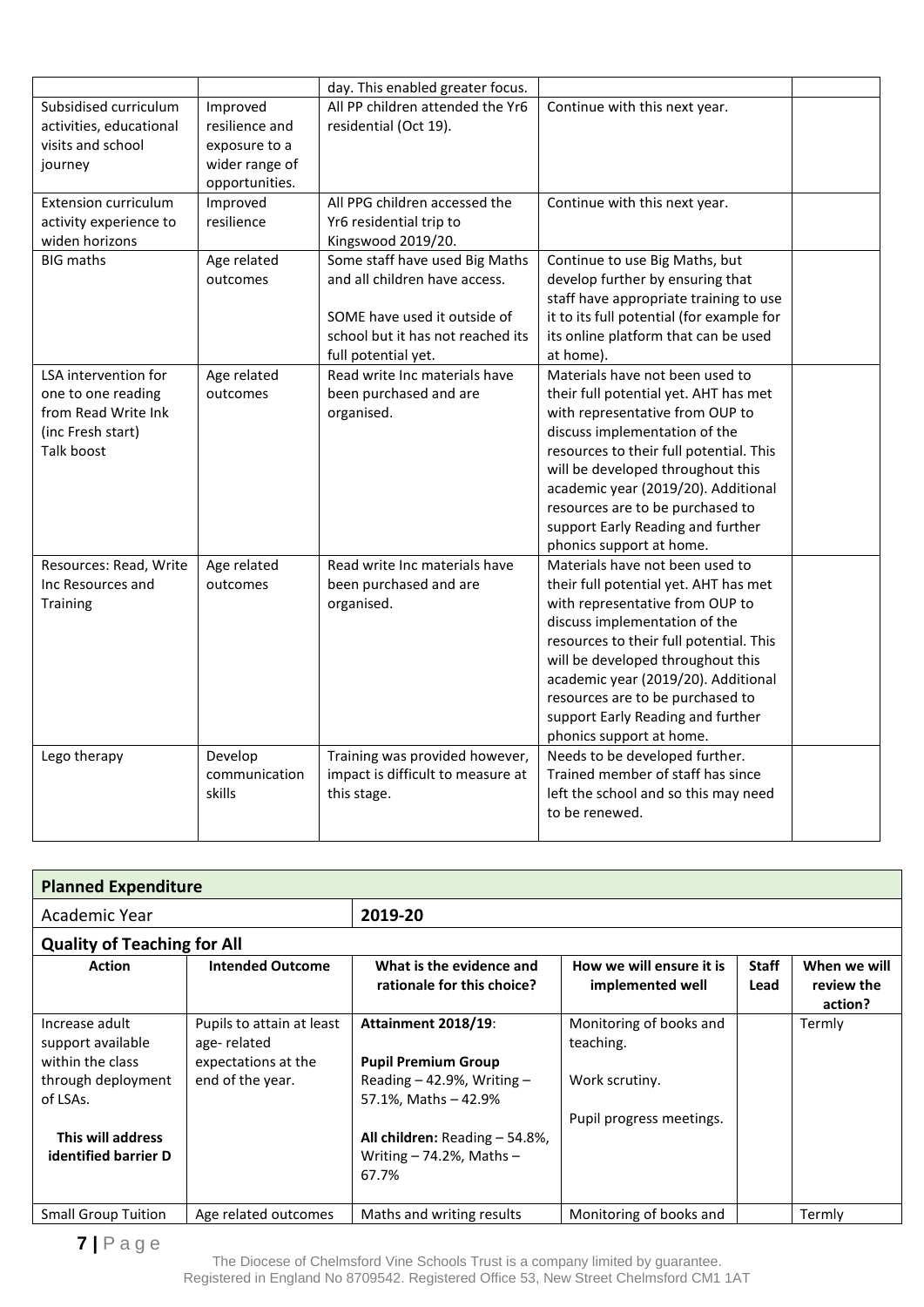| Y6 and small group                     |                          | show an improvement on                          | teaching.                |              |                                         |
|----------------------------------------|--------------------------|-------------------------------------------------|--------------------------|--------------|-----------------------------------------|
| boosters where                         |                          | 2017/18 however reading                         |                          |              |                                         |
| identified in all other                |                          | requires a renewed focus as                     | Work scrutiny.           |              |                                         |
| year groups.                           |                          | there has been a decrease in                    |                          |              |                                         |
| This will address                      |                          | attainment at the end of KS2.                   | Pupil progress meetings. |              |                                         |
| identified barrier D                   |                          |                                                 |                          |              |                                         |
| Investment in                          | The school will be       | A variety of texts and                          | Pupil Voice and lesson   |              | Half-termly                             |
| additional resources                   | sufficiently resourced   | resources to enhance learning                   | dips will show           |              |                                         |
| for the teaching of                    | to provide children      | for children in need of                         | appropriate challenge    |              |                                         |
| key aspects of the                     | with the key resources   | additional support in order to                  | for all.                 |              |                                         |
| curriculum, e.g.                       | and equipment they       | reach ARE and challenge and                     |                          |              |                                         |
| reading, including                     | require to support       | extend those working at a                       | The percentage of PPG    |              |                                         |
| books, phonics                         | learning to close the    | higher ability, will support                    | children reaching ARE    |              |                                         |
| materials and                          | gap using practical      | learning fully in class. This will              | and GDS will increase.   |              |                                         |
| resources and for                      | hands-on materials       | impact all children and                         |                          |              |                                         |
| maths.                                 |                          | enhance teaching and                            |                          |              |                                         |
|                                        |                          | learning.                                       |                          |              |                                         |
| This will address                      |                          |                                                 |                          |              |                                         |
| identified barrier D                   |                          |                                                 |                          |              |                                         |
|                                        |                          |                                                 |                          |              |                                         |
|                                        |                          |                                                 |                          |              |                                         |
|                                        |                          |                                                 |                          |              | <b>Total Budget Cost   £ 15,000 est</b> |
| <b>Targeted Support</b>                |                          |                                                 |                          |              |                                         |
| <b>Action</b>                          | <b>Intended Outcome</b>  | What is the evidence and                        | How we will ensure it is | <b>Staff</b> | When we will                            |
|                                        |                          | rationale for this choice?                      | implemented well         | Lead         | review the                              |
|                                        |                          |                                                 |                          |              | action?                                 |
| Additional online                      | Children will become     | Maths results for PP children                   | Records of children      |              | Termly                                  |
| intervention,                          | more fluent in core      | show 42% achieving ARE+                         | accessing the system at  |              |                                         |
| accessible at school                   | mathematical skills and  | (which is broadly inline with                   | home.                    |              |                                         |
| as well as home.                       | will be able to apply    | other year groups currently                     |                          |              |                                         |
|                                        | these to problem         | across school).                                 | Monitoring of books and  |              |                                         |
| Focus: Big Maths                       | solving.                 |                                                 | teaching.                |              |                                         |
|                                        | Using the online         | <b>Education Endowment</b>                      |                          |              |                                         |
|                                        | programme at home,       | Foundation research +4                          | Work scrutiny.           |              |                                         |
| <b>Big Maths INSET day</b>             | they will be provided    | months progress by utilising                    |                          |              |                                         |
| booked for 20 <sup>th</sup> April      | with instant feedback    | digital technologies and +8                     | Pupil progress meetings. |              |                                         |
| 2020                                   | and teachers will also   | months for high quality                         |                          |              |                                         |
|                                        | access progress          | feedback.                                       | Pupil voice              |              |                                         |
| This will address                      | /attainment analysis to  |                                                 |                          |              |                                         |
| identified barrier D                   | inform planning and      |                                                 |                          |              |                                         |
|                                        | further support in       |                                                 |                          |              |                                         |
|                                        | school.                  |                                                 |                          |              |                                         |
|                                        | Long term: Staff will be |                                                 |                          |              |                                         |
|                                        | fully trained in how to  |                                                 |                          |              |                                         |
|                                        | best use the program     |                                                 |                          |              |                                         |
|                                        | for sustained            |                                                 |                          |              |                                         |
|                                        | improvement for all.     |                                                 |                          |              |                                         |
| To train staff to be                   | Short term: Teacher      | Fluency in calculation is                       | Interventions will be    |              | Half-termly                             |
| able to deliver high                   | and LSA trained to       | crucial to success in maths. A                  | monitored by lead        |              |                                         |
| quality maths                          | deliver high-quality     | greater focus on calculation                    | teacher.                 |              |                                         |
| intervention.                          | interventions for        | skills will enable pupils to                    |                          |              |                                         |
|                                        | maths fluency enabling   | make at least expected                          | Impact will be measured  |              |                                         |
| <b>Success at Arithmetic</b>           |                          | progress against their                          | through Pupil Progress   |              |                                         |
| £790+                                  | PPG children to narrow   |                                                 |                          |              |                                         |
| supply Costs                           | the gap.                 | individual starting points.                     | Meetings, data dips,     |              |                                         |
|                                        | Long term: trained       |                                                 | work scrutiny and pupil  |              |                                         |
|                                        | staff to share best      | <b>Education Endowment</b>                      | voice.                   |              |                                         |
| January 2020 (2.5                      | practise with the wider  | Foundation research +5                          |                          |              |                                         |
| days)                                  | staff team to enable     |                                                 |                          |              |                                         |
| <b>Employ LSA</b>                      | further interventions    | months progress through                         |                          |              |                                         |
| specifically for<br>intervention work. | across the school and    | individualised support and<br>mastery learning. |                          |              |                                         |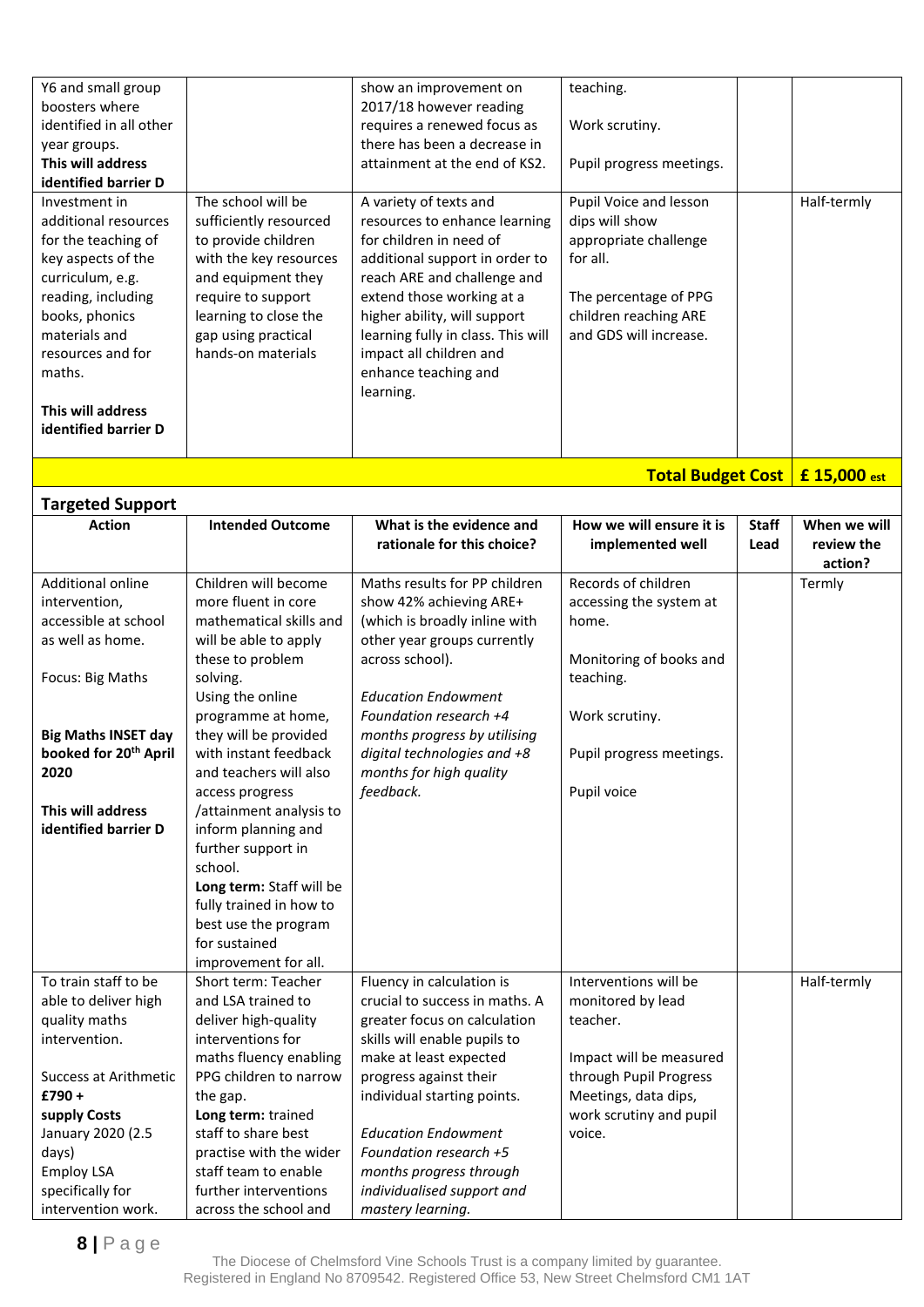| This will address<br>identified barrier D                                                                                                                                                                                            | sustained<br>improvements for all<br>pupil groups.                                                                                                                                                                                                                                                                                                                   |                                                                                                                                                                                                                                                                                                                                                                                                                                 |                                                                                                                                                                                                                                      |                      |                                                      |
|--------------------------------------------------------------------------------------------------------------------------------------------------------------------------------------------------------------------------------------|----------------------------------------------------------------------------------------------------------------------------------------------------------------------------------------------------------------------------------------------------------------------------------------------------------------------------------------------------------------------|---------------------------------------------------------------------------------------------------------------------------------------------------------------------------------------------------------------------------------------------------------------------------------------------------------------------------------------------------------------------------------------------------------------------------------|--------------------------------------------------------------------------------------------------------------------------------------------------------------------------------------------------------------------------------------|----------------------|------------------------------------------------------|
|                                                                                                                                                                                                                                      |                                                                                                                                                                                                                                                                                                                                                                      |                                                                                                                                                                                                                                                                                                                                                                                                                                 |                                                                                                                                                                                                                                      |                      |                                                      |
|                                                                                                                                                                                                                                      |                                                                                                                                                                                                                                                                                                                                                                      |                                                                                                                                                                                                                                                                                                                                                                                                                                 | <b>ESTIMATED Total Budget Cost</b>                                                                                                                                                                                                   |                      | £12000 <sub>est</sub>                                |
| <b>Other Approaches</b>                                                                                                                                                                                                              |                                                                                                                                                                                                                                                                                                                                                                      |                                                                                                                                                                                                                                                                                                                                                                                                                                 |                                                                                                                                                                                                                                      |                      |                                                      |
| <b>Action</b>                                                                                                                                                                                                                        | <b>Intended Outcome</b>                                                                                                                                                                                                                                                                                                                                              | What is the evidence and<br>rationale for this choice?                                                                                                                                                                                                                                                                                                                                                                          | How we will ensure it is<br>implemented well                                                                                                                                                                                         | <b>Staff</b><br>Lead | When we will<br>review the<br>action?                |
| To provide a wider<br>range of reading<br>books for children.<br>This will address<br>identified barrier A<br>and D                                                                                                                  | Children will use new,<br>updated materials to<br>inspire a love of<br>reading and in turn<br>improve reading<br>attainment and<br>progress.<br>New materials will be<br>used in guided sessions<br>with adults to teach<br>comprehension<br>strategies and reading<br>fluency appropriate to<br>each pupil's individual<br>starting point.                          | Increasing opportunities for<br>children to read books which<br>are current, enjoyable and<br>suitable for assessment levels<br>of the children.<br><b>Education Endowment</b><br>Foundation research +6<br>months progress by teaching<br>additional comprehension<br>strategies.                                                                                                                                              | Consistent monitoring of<br>reading progress.<br>Audit of book levels and<br>progress within book<br>levels.                                                                                                                         |                      | Termly                                               |
| To ensure all children<br>are given the<br>opportunity to<br>experience<br>educational visits and<br>participate in<br>additional<br>enrichment<br>activities within<br>the school day.<br>This will address<br>identified barrier A | To ensure that pupils<br>have access to a range<br>of opportunities to<br>bring learning to life<br>To provide children<br>with wide ranging<br>opportunities that<br>develop their core<br>values and<br>understanding<br>of the world around us.<br>To subsidise the costs<br>of educational visits<br>and trips for all PPG<br>children to enable this<br>access. | Educational visits play an<br>important part in school life<br>and provide a wealth of<br>experiences that the children<br>may not otherwise have. It is<br>important that all children<br>have equal opportunities to<br>access trips and extra-<br>curricular activities<br>Increased cultural<br>opportunities will support<br>children with developing their<br>understanding and<br>knowledge of the world<br>around them. | Monitoring of payments<br>for various educational<br>visits.<br>Pupil Voice will highlight<br>positive, educational<br>experiences and<br>activities.<br>Parents will know the<br>support that is available<br>and how to access it. |                      | Termly                                               |
| Mindfulness in<br>schools project<br>This will address<br>identified barrier B<br>and C                                                                                                                                              | PPG pupils are<br>provided with a range<br>of strategies that can<br>support them in a<br>number of areas and<br>have improved health<br>and wellbeing and<br>resilience.<br>This will, in turn, also<br>improve attendance<br>through increased                                                                                                                     | Research shows that<br>mindfulness in schools can<br>impact in 4 main areas:<br>wellbeing and mental health,<br>concentration and cognition,<br>social and emotional learning<br>and behaviour.<br>Mindfulness may help the<br>young to self-regulate more<br>effectively, manage<br>impulsivity and reduce                                                                                                                     | Pupil voice<br>Lesson dips<br>Behaviour logs and<br>records showing a<br>decrease in pupils<br>attending thinking lunch.                                                                                                             |                      | Half termly<br>Weekly check<br>of behaviour<br>logs. |
|                                                                                                                                                                                                                                      | resilience and calm,<br>positive attitudes to                                                                                                                                                                                                                                                                                                                        | conflict and oppositional<br>behaviour.                                                                                                                                                                                                                                                                                                                                                                                         |                                                                                                                                                                                                                                      |                      |                                                      |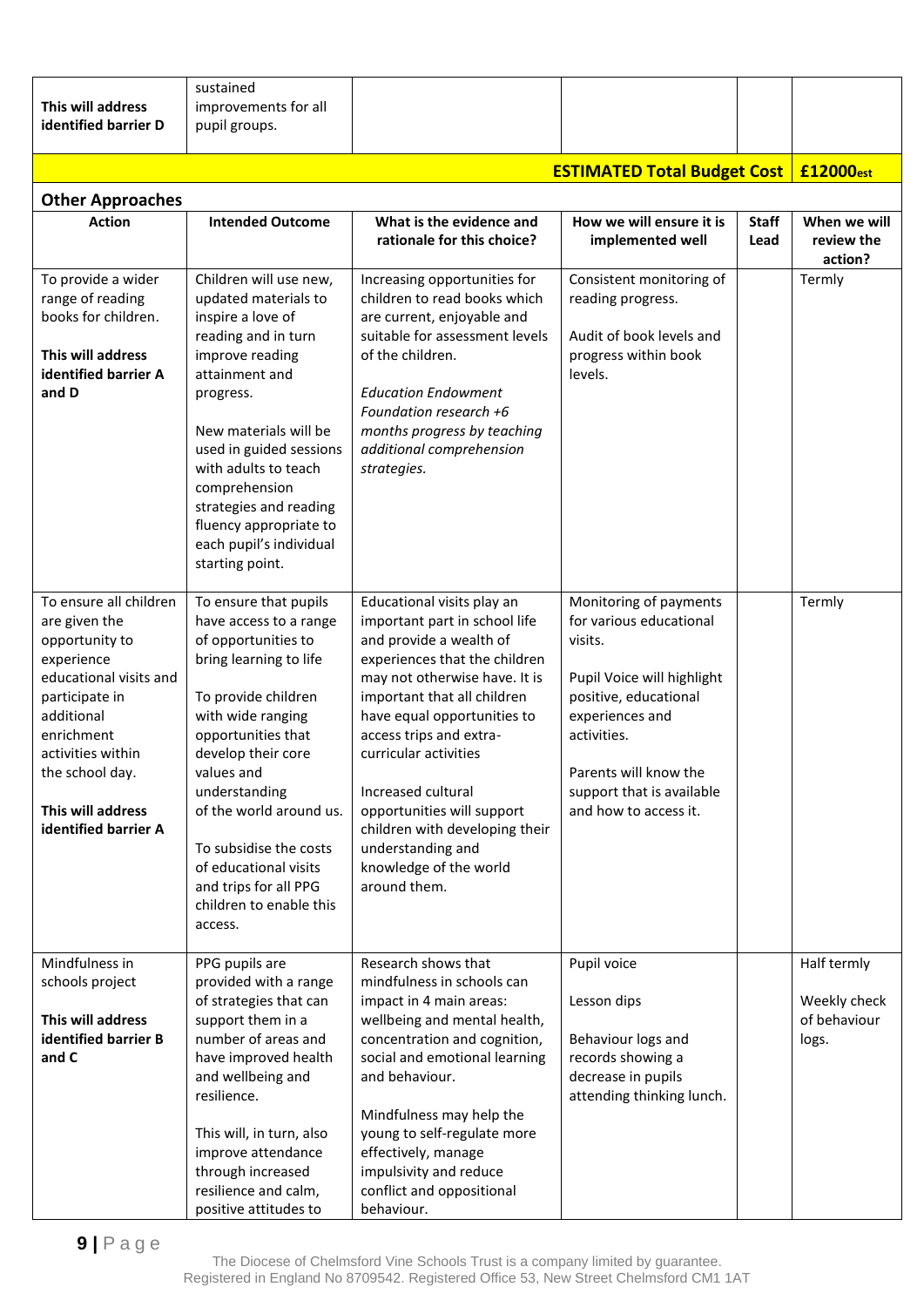|                                                                                                                     | challenge.                                                                                                                                                |                                                                                                                                                                                                             |                                                                                                                                                                                   |                                                |
|---------------------------------------------------------------------------------------------------------------------|-----------------------------------------------------------------------------------------------------------------------------------------------------------|-------------------------------------------------------------------------------------------------------------------------------------------------------------------------------------------------------------|-----------------------------------------------------------------------------------------------------------------------------------------------------------------------------------|------------------------------------------------|
| Investment in<br>additional time<br>for staff to focus<br>on attendance and<br>incentives to<br>promote attendance. | To ensure those<br>vulnerable children<br>whose attendance<br>is concerning have<br>additional support to<br>attend school<br>regularly.<br>High focus on | Attendance will increase for<br>all children enabling them to<br>fully access learning and<br>reach their potential.<br>With increased attendance,<br>there will be increased<br>engagement and resilience. | Attendance records will<br>show an increase in<br>attendance.<br>Pupil voice will show<br>that pupils understand<br>the importance of<br>attendance and<br>articulate targets for | Weekly<br>alongside<br>attendance<br>analysis. |
| This will address<br>identified barrier A,<br>B, C and D.                                                           | attendance through<br>assemblies, attendance<br>badges and rewards,<br>newsletters and<br>individual targeted<br>support for identified<br>families.      |                                                                                                                                                                                                             | attendance.                                                                                                                                                                       |                                                |
|                                                                                                                     |                                                                                                                                                           |                                                                                                                                                                                                             | <b>ESTIMATED Total Budget Cost   £15,000 est</b>                                                                                                                                  |                                                |

| 2018/2019 Academic Impact (November 2019) |                                        |                                   |  |  |  |
|-------------------------------------------|----------------------------------------|-----------------------------------|--|--|--|
|                                           | Year 6 - 7 pupils (each pupil = 14.3%) |                                   |  |  |  |
|                                           | <b>Pupil Premium Pupils</b>            | <b>All Pupils Nationally</b>      |  |  |  |
| Reading                                   | Age Related Expectation 42.9%          | Age Related Expectation 73%       |  |  |  |
|                                           | Deeper Level of Understanding 0%       | Deeper Level of Understanding 27% |  |  |  |
|                                           | Progress -6.68                         | Progress                          |  |  |  |
| Writing                                   | Age Related Expectation 57.1%          | Age Related Expectation 78%       |  |  |  |
|                                           | Deeper Level of Understanding 14.3%    | Deeper Level of Understanding 20% |  |  |  |
|                                           | Progress NA                            | Progress                          |  |  |  |
| <b>GPS</b>                                | Age Related Expectation %              | Age Related Expectation 78%       |  |  |  |
|                                           | Deeper Level of Understanding %        | Deeper Level of Understanding 36% |  |  |  |
| <b>Mathematics</b>                        | Age Related Expectation 42.9%          | Age Related Expectation 79%       |  |  |  |
|                                           | Deeper Level of Understanding 14.3%    | Deeper Level of Understanding 27% |  |  |  |
|                                           | Progress -7.31                         | Progress                          |  |  |  |

| KS2 (Years 3-5) – 19 pupils (each pupil = $5.3\%$ ) |                         |                             |                       |  |  |
|-----------------------------------------------------|-------------------------|-----------------------------|-----------------------|--|--|
|                                                     | % attaining age related | % working at a deeper level | Average               |  |  |
|                                                     | expectations            | of understanding            | <b>Progress Score</b> |  |  |
| Reading                                             | 84.2%                   | 26.3%                       | $+0.17$               |  |  |
| Writing                                             | 84.2%                   | 15.7%                       | $+0.04$               |  |  |
| Mathematics                                         | 63.1%                   | 21%                         | $+0.17$               |  |  |

| KS1 - 8 pupils (each pupil 12.5%) |                         |                             |                       |  |  |
|-----------------------------------|-------------------------|-----------------------------|-----------------------|--|--|
|                                   | % attaining age related | % working at a deeper level | Average               |  |  |
|                                   | expectations            | of understanding            | <b>Progress Score</b> |  |  |
| Reading                           | 37.5%                   | 12.5%                       | $-0.73$               |  |  |

**10 |** P a g e

The Diocese of Chelmsford Vine Schools Trust is a company limited by guarantee. Registered in England No 8709542. Registered Office 53, New Street Chelmsford CM1 1AT